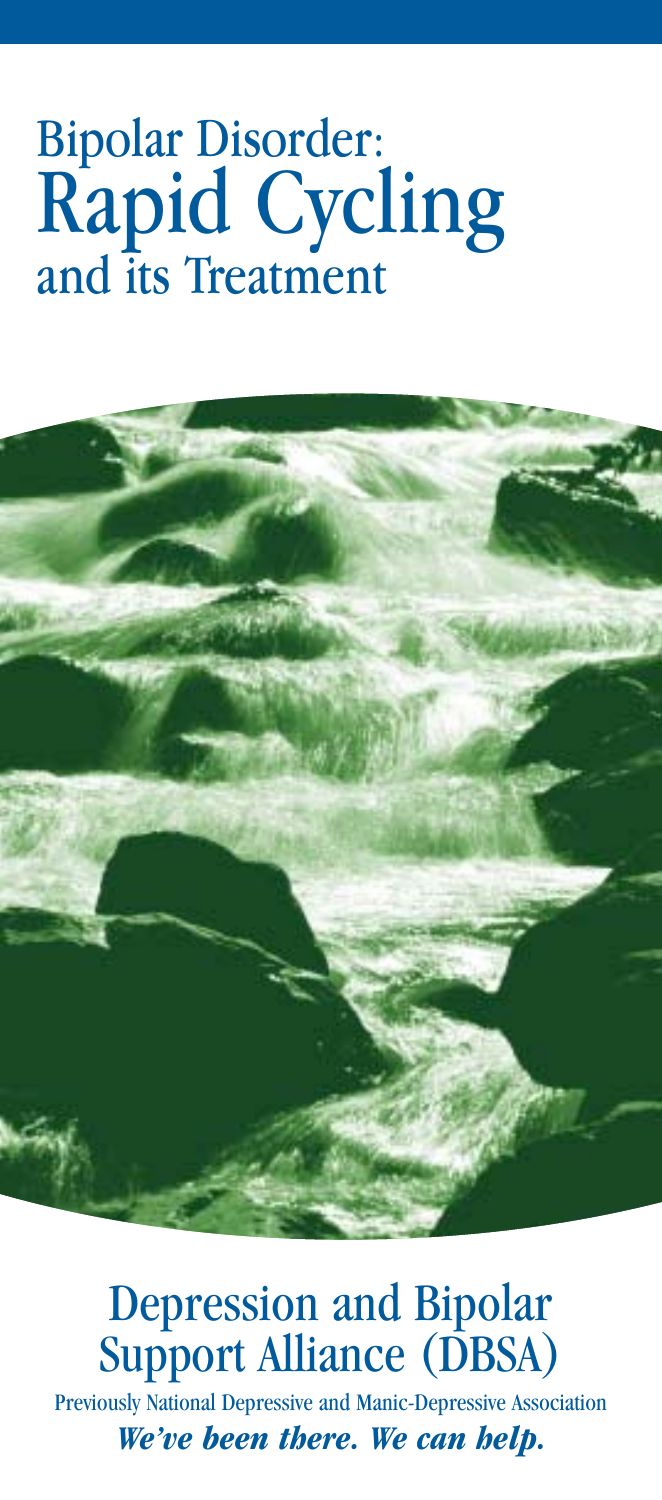DBSA does not endorse or recommend the use of any specific treatment or medication for mood disorders. For advice about specific treatments or medications, individuals should consult their physicians and/or mental health professionals.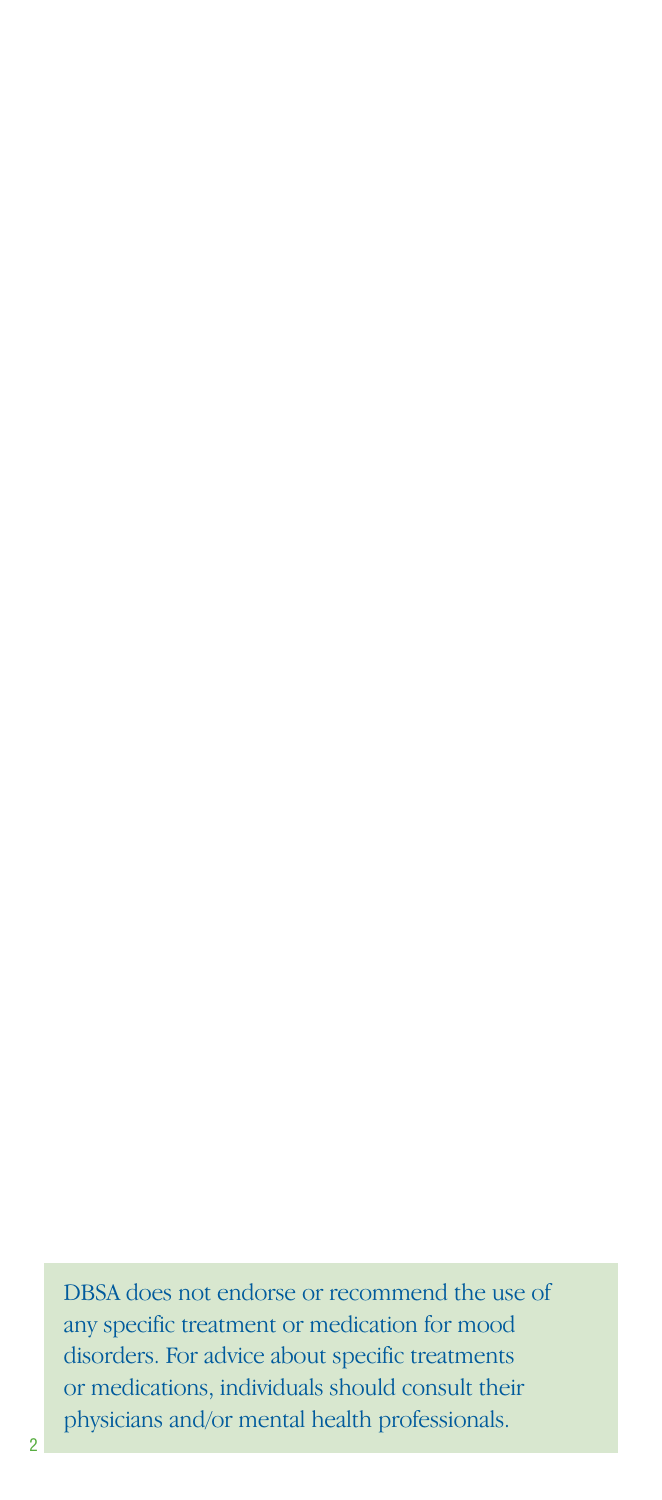### **What is bipolar disorder?**



**i** polar disorder,<br>also known as<br>is a treatable illness involvalso known as manic depression, ing extreme changes in mood, thought, energy, and behavior. A person with bipolar disorder has moods that usually alternate between mania, or

extremely "up" mood, and depression, or extremely "down" mood. This change or "mood swing" can last for hours, days, weeks, or even months. Typically, someone with bipolar disorder experiences one or two cycles a year, with manic episodes generally occurring in the spring or fall.

#### **Manic episode**

A distinct period of elevated, enthusiastic or irritable mood lasting at least one week (or less than one week if hospitalization is required), that includes at least three of the following symptoms:

- Increased physical and mental activity and energy
- Exaggerated optimism and self-confidence
- Excessive irritability, aggressive behavior
- Decreased need for sleep without becoming tired
- Grandiose thoughts, extreme sense of self-importance
- Racing speech, racing thoughts
- Impulsiveness, poor judgment
- Reckless behavior such as spending sprees, impulsive business decisions, erratic driving and sexual indiscretions
- In severe cases, delusions and hallucinations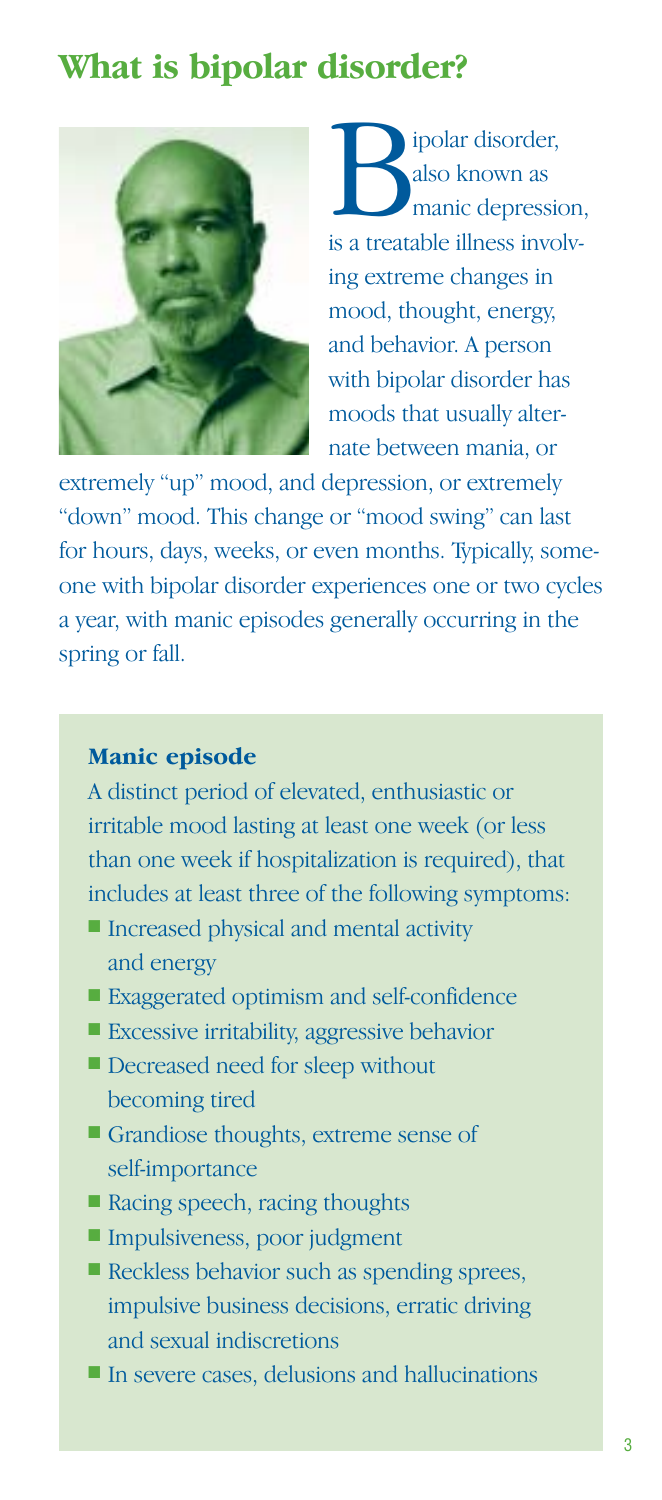#### **Hypomanic episode**

Similar to a manic episode, except that it is less severe and there are no delusions or hallucinations. It is clearly different from an individual's non-depressed mood with a clear change in activity and attitude, and visible behavior that is unusual or out-of-character.

#### **Major depressive episode**

A period of two weeks or more during which five or more of the following symptoms are present:

- Prolonged sadness or unexplained crying spells
- Significant changes in appetite and sleep patterns
- Irritability, anger, worry, agitation, anxiety
- Pessimism, indifference
- Loss of energy, persistent exhaustion
- Unexplained aches and pains
- Feelings of guilt, worthlessness and/or hopelessness
- Inability to concentrate; indecisiveness
- Inability to take pleasure in former interests; social withdrawal
- Excessive consumption of alcohol or use of chemical substances
- Recurring thoughts of death or suicide

#### **Mixed state (also called mixed mania):**

A period during which symptoms of a manic and a depressive episode are present at the same time. People who experience mixed states describe feeling activated and "revved up," but also full of anguish and despair. Rapid, pressured speech can co-exist with impulsive, out-of-control thoughts of suicide and self-destruction or aggression. Hopelessness, irritability, uncontrollable swings between racing thoughts and a feeling of "being in blackness" can all happen over the course of minutes.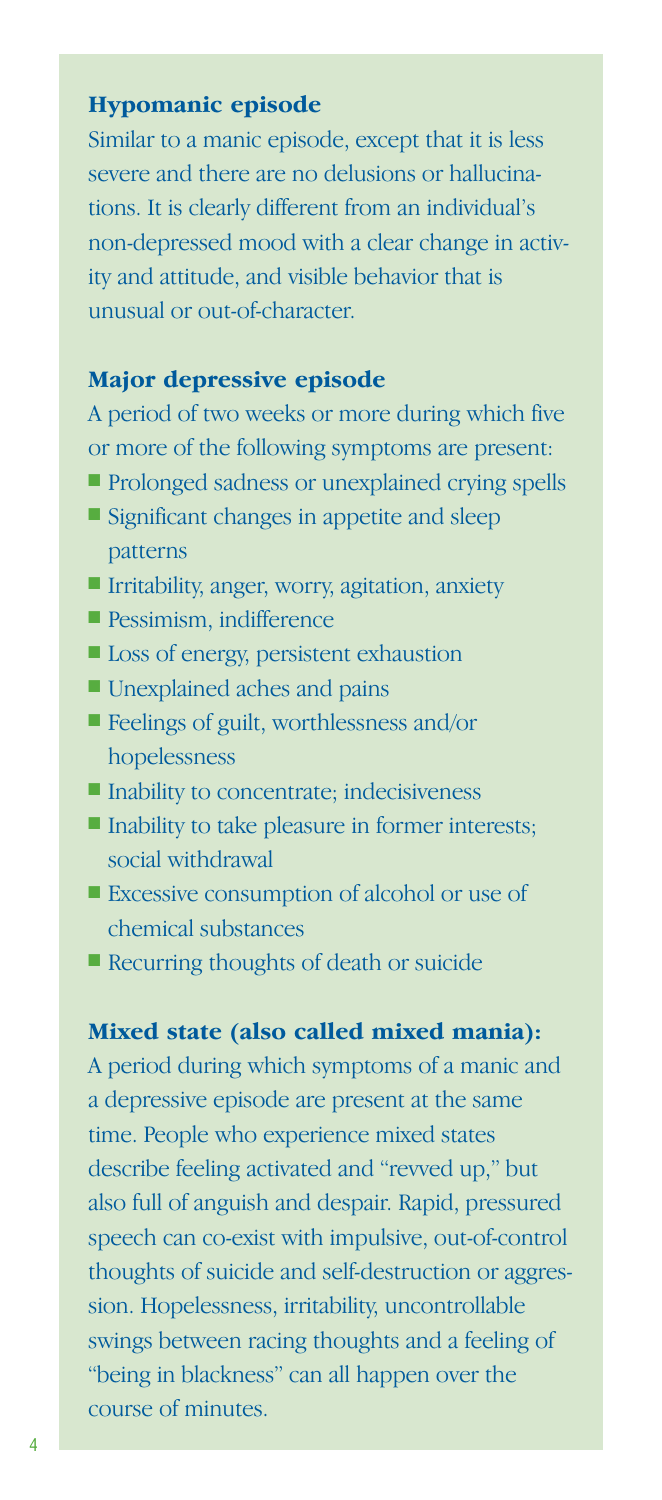### **Who gets bipolar disorder?**

Bipolar disorder affects more than two and a half million adult Americans during any given year. The illness usually begins during a person's late teen years, although it can sometimes start in early childhood or as late as a person's 40s or 50s. An equal number of men and women develop this illness, and it affects people of all races, ethnic groups and social classes.

### **What causes bipolar disorder?**

The exact cause of bipolar disorder is not known. We do know that it is a brain-based medical illness and that certain structures of the brain related to emotions, behavior, and thinking are affected. Bipolar disorder may be related to an imbalance in certain chemicals in the brain, called neurotransmitters. There is a genetic component, meaning the illness runs in families, although genetics does not completely predict who will develop bipolar disorder and who will not.

### **Are there different types of bipolar disorder?**

Physicians and researchers agree there are several kinds of bipolar disorder. Most people who have the illness experience episodes of mania and periods of depression, but the length, frequency, and pattern of these highs and lows vary. Sometimes individuals with bipolar disorder experience frequent mixed states. Some of the different combinations of symptoms may not be medically significant, while others are important enough to be classified as specific types of bipolar disorder that may be treated in very different ways. For more information, see DBSA's brochure, *Guide to Depression and Manic Depression,* available by calling (800) 826-3632 or visiting www.DBSAlliance.org.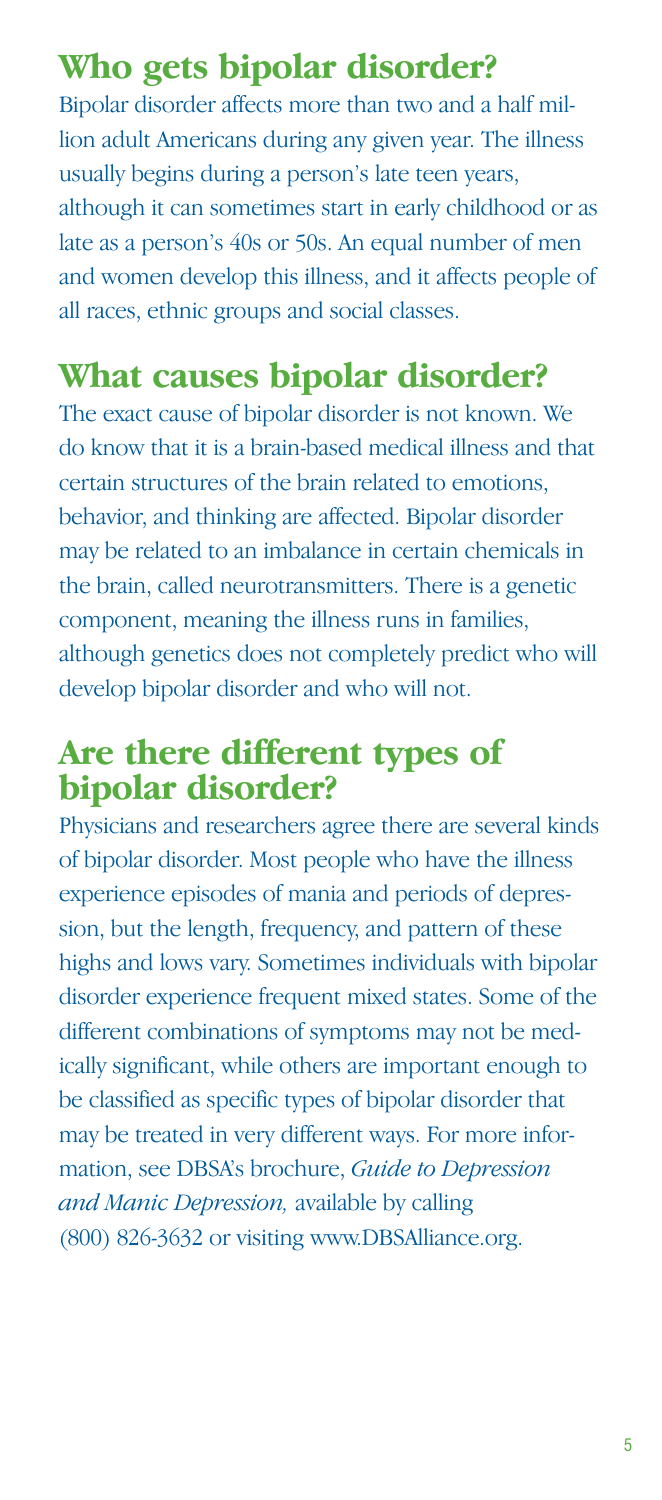### **What is rapid cycling?**



Rapid cycling is defined as four or more manic, hypomanic, or depressive episodes in any 12-month period. With rapid cycling, mood swings can quickly go from low to high and back again, and occur over periods of a few days and sometimes even

hours. The person feels like he or she is on a roller coaster, with mood and energy changes that are out-ofcontrol and disabling. In some individuals, rapid cycling is characterized by severe irritability, anger, impulsivity, and uncontrollable outbursts.

While the term "rapid cycling" may make it sound as if the episodes occur in regular cycles, episodes actually often follow a random pattern. Some patients with rapid cycling appear to experience true manic, mild manic, or depressive episodes that last only for a day. If there are four mood episodes within a month, it is called ultra-rapid cycling, and when several mood switches occur within a day, on several days during one week, it is called ultra-ultra-rapid, or ultradian cycling. Typically, however, someone who experiences such short mood swings has longer episodes as well.

Some individuals experience rapid cycling at the beginning of their illness, but for the majority, rapid cycling begins gradually. Most individuals with bipolar disorder, in fact, experience shorter and more frequent episodes over time if their illness is not adequately treated.

For most people, rapid cycling is a temporary occurrence. They may experience rapid cycling for a time, then return to a pattern of longer, less frequent episodes, or, in the best case, return to a stabilized mood with the help of treatment. A small number of individuals continue in a rapid cycling pattern indefinitely.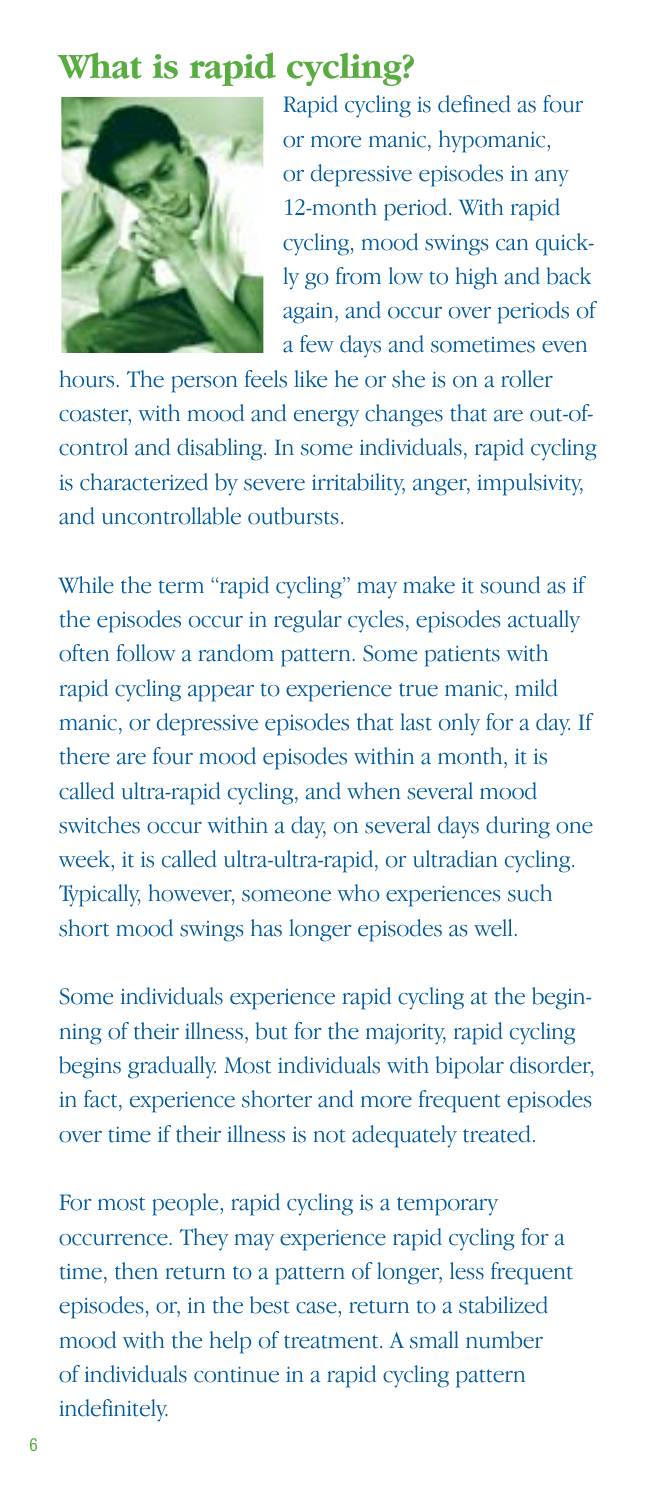**It is very important to get immediate treatment for this form of bipolar disorder and work with a health care provider to find the treatment that works best, since the longer someone goes without treatment, the more resistant to treatment the person may become.**

### **Who develops rapid cycling?**

As many as half of all people with bipolar disorder may develop rapid cycling at some time during their illness. While there are no absolute rules about who will develop this pattern, women may be more likely to do so, even though bipolar disorder is equally common in both genders. Use of certain antidepressants to treat bipolar disorder can bring on or worsen rapid cycling. Often, the cycling decreases when the antidepressant medication is stopped. However, when stopping an antidepressant, a person should be aware of the possibility of depressive episodes re-occuring, work closely with a doctor to find a more effective medication combination, and *never stop taking a medication or change a dosage without first talking with a doctor about it.*

There may also be a link between rapid cycling and drug or alcohol abuse. A history of substance abuse may make an individual more likely to have rapid cycling. Studies also show that substance abuse is more common in families of people with rapid cycling than in families of people with bipolar disorder who do not have rapid cycling. It is not known whether this is the result of a genetic link between substance abuse and rapid cycling, or if it is evidence of "self-medication" among people with rapid cycling.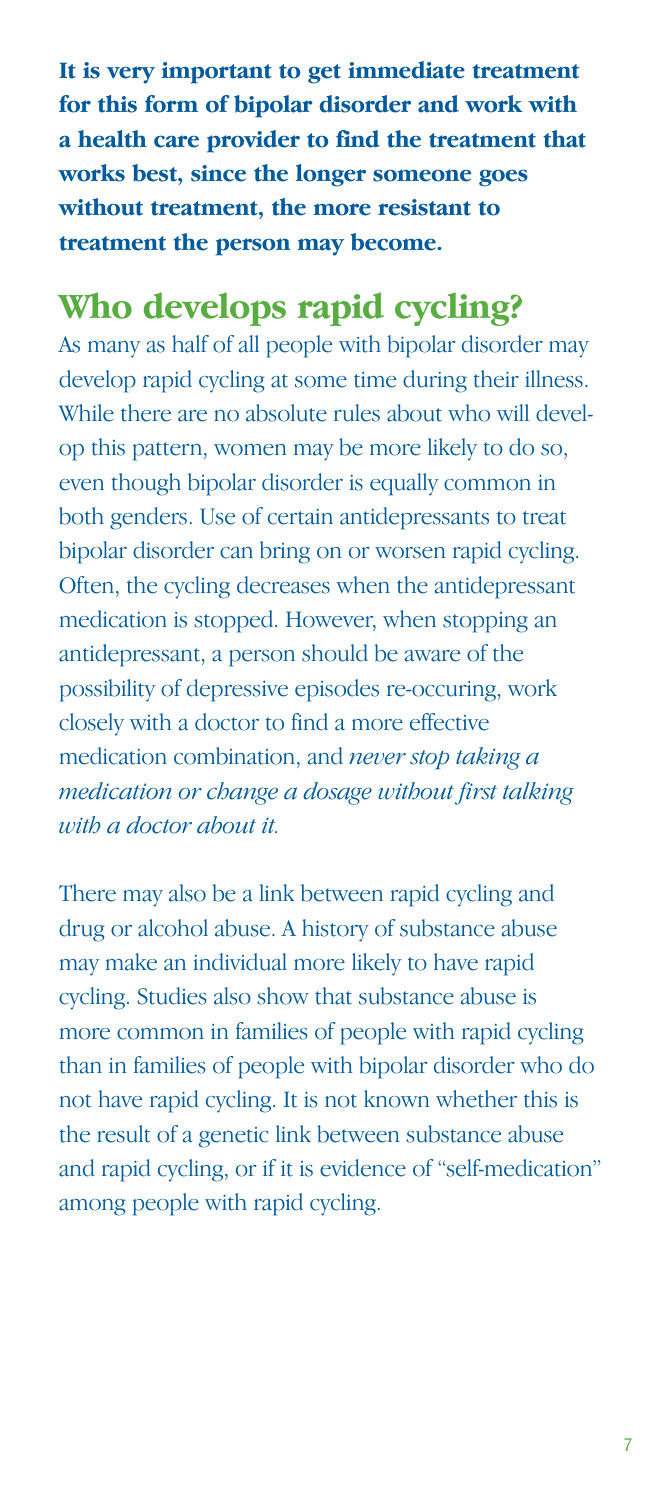### **What causes rapid cycling?**

The basic cause of rapid cycling remains unknown, but three overlapping theories exist:

**Kindling (Sensitization):** According to the "kindling" theory, early episodes are triggered by actual or anticipated life events such as the death of a loved one or an upcoming job interview. Over time, the person with the illness becomes increasingly sensitive to more minor "triggers" or stressors, and becomes more likely to have an episode in response to these events. Eventually the person may begin to have episodes without any "triggers." Episodes become increasingly frequent and the end result of this process, when the illness is not properly treated, may be rapid, ultra-rapid or ultradian cycling.

**Biological rhythm disturbances:** This theory proposes that people with rapid cycling have daily biological rhythms that are out of sync with typical "time-giving" events such as dawn and dusk. This theory could account for the sleep disturbances typical of mania and depression and explain other symptoms as well. If biological rhythms are important, a link between rapid cycling and seasonal affective disorder (SAD) may be suggested. It is also possible that abnormal daily biological rhythms do not cause the illness itself but do contribute to the length and seriousness of a manic or depressive episode. For example, if insomnia is treated early and aggressively, mild or moderate symptoms can be prevented from snowballing into a severe and destructive episode.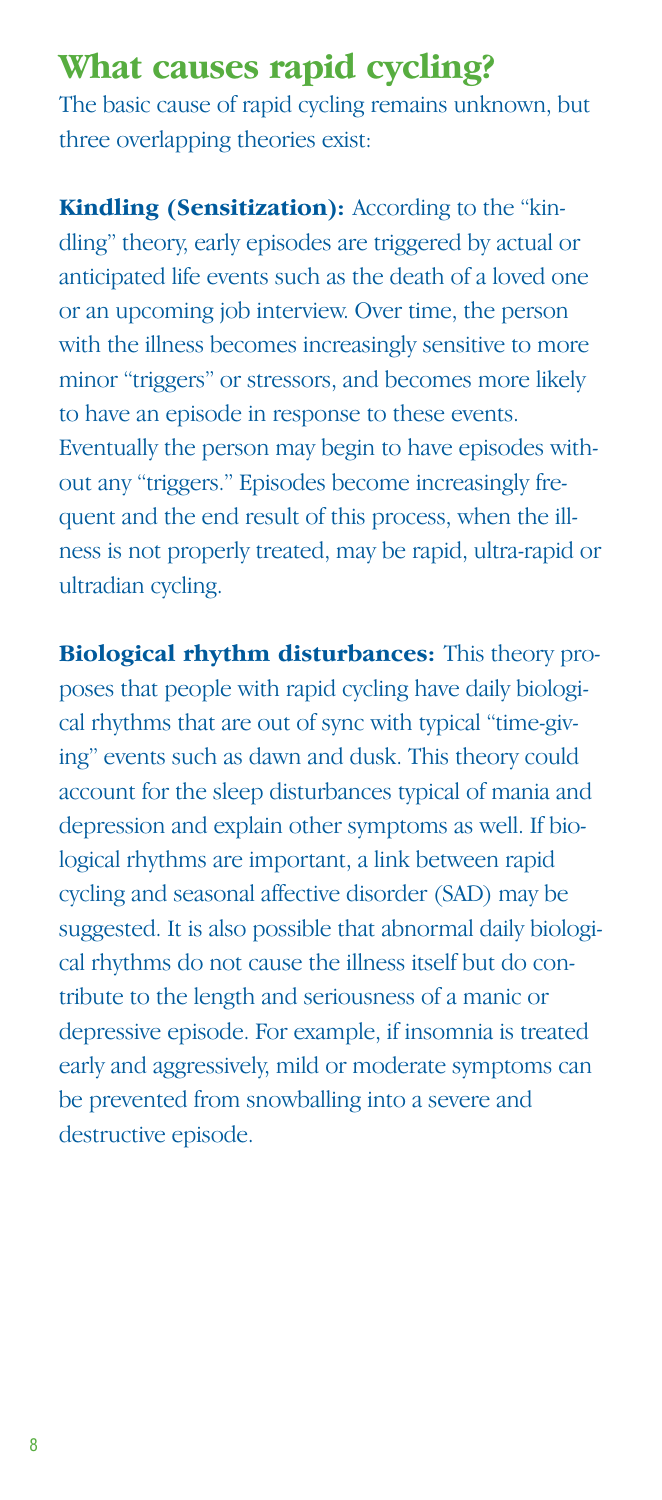**Hypothyroidism:** This theory proposes that rapid cycling is due to inadequate amounts of thyroid hormone in the brain. Most people with rapid cycling do have adequate levels of thyroid hormone in the blood, but they may respond well to treatment with thyroid hormone regardless of their initial blood levels.

#### **Are there effective treatments for rapid cycling?**



Yes, although it can be challenging to find the right treatment. **People with bipolar disorder shouldn't give up hope if the first few medications or medication combinations prescribed are not success-**

**ful. There are many different treatment options to try.** 

Keep a good record of what has worked, has not worked, or has partially worked to help your doctor with future medication choices for you. For more information about medications for bipolar disorder, read DBSA's Brochure, *Finding Peace of Mind: Medication and Treatment Strategies for Bipolar Disorder,* available by calling (800) 826-3632 or visiting www.DBSAlliance.org.

Be sure to talk to your doctor before adding any medication—including prescriptions, natural/herbal supplements and over-the-counter remedies—to your treatment.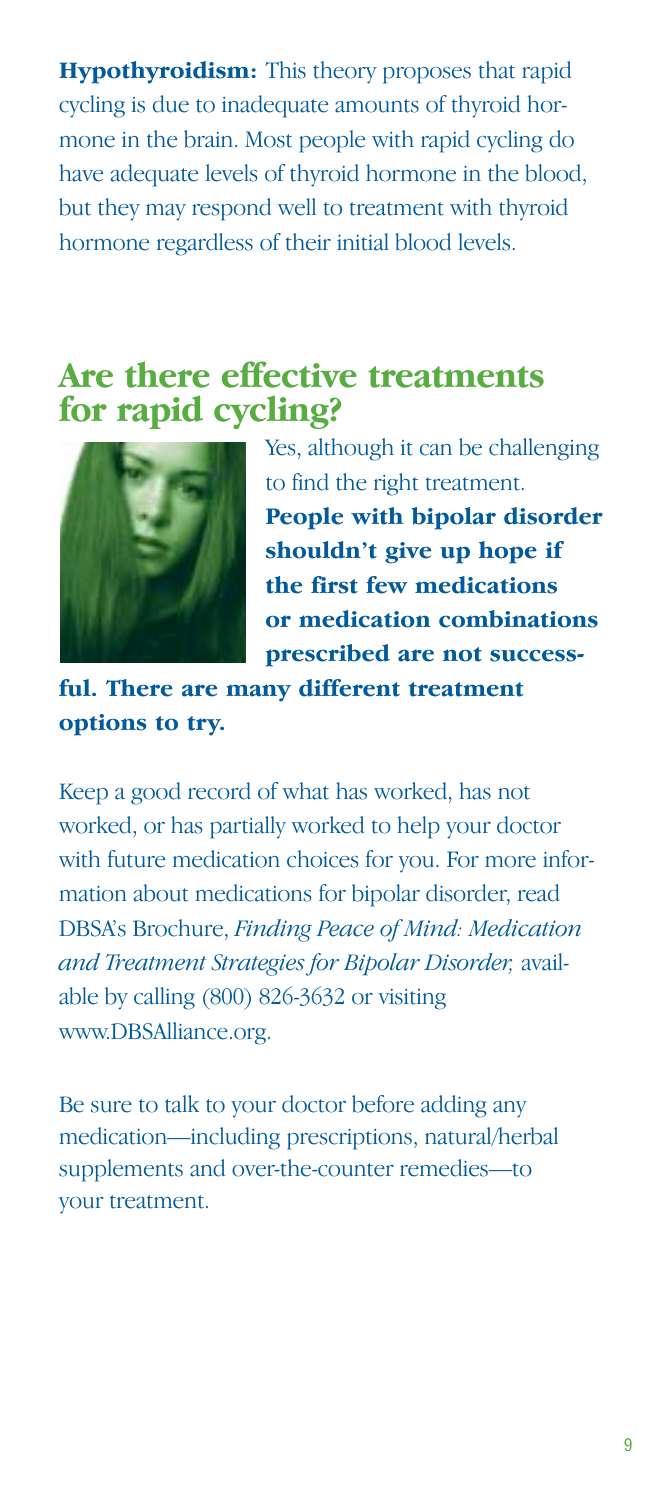**Psychotherapy** can be an important part of your treatment plan. Not only are people with bipolar disorder at risk for further manic or depressive episodes, it's possible to experience difficulty as a result of past episodes. Characteristics such as irritability, tendency to cry, racing thoughts or impulsiveness may cause social problems. Because people with bipolar disorder are often unfairly judged, they may lose opportunities to develop friendships or romantic involvement, or have trouble achieving their career goals. These struggles may contribute to self-esteem problems. That's why it's helpful for people with bipolar disorder to consult their physicians or mental health professionals about one-onone counseling and/or the benefits of couples, family, or group therapy. Discussing sticking to a treatment plan that works and managing and preventing suicidal thoughts can prove to be lifesaving.

**Charting your moods** can help you and your doctor identify patterns and things that cause stress, track your improvement on different medications or get an idea of when new episodes might occur. DBSA offers the *Personal Calendar* as a mood-tracking tool. This calendar has a place for you to record the medication you take each day, changes in your mood level, stressful life events, side effects and other symptoms. It's available by calling (800) 826-3632 or visiting www.DBSAlliance.org.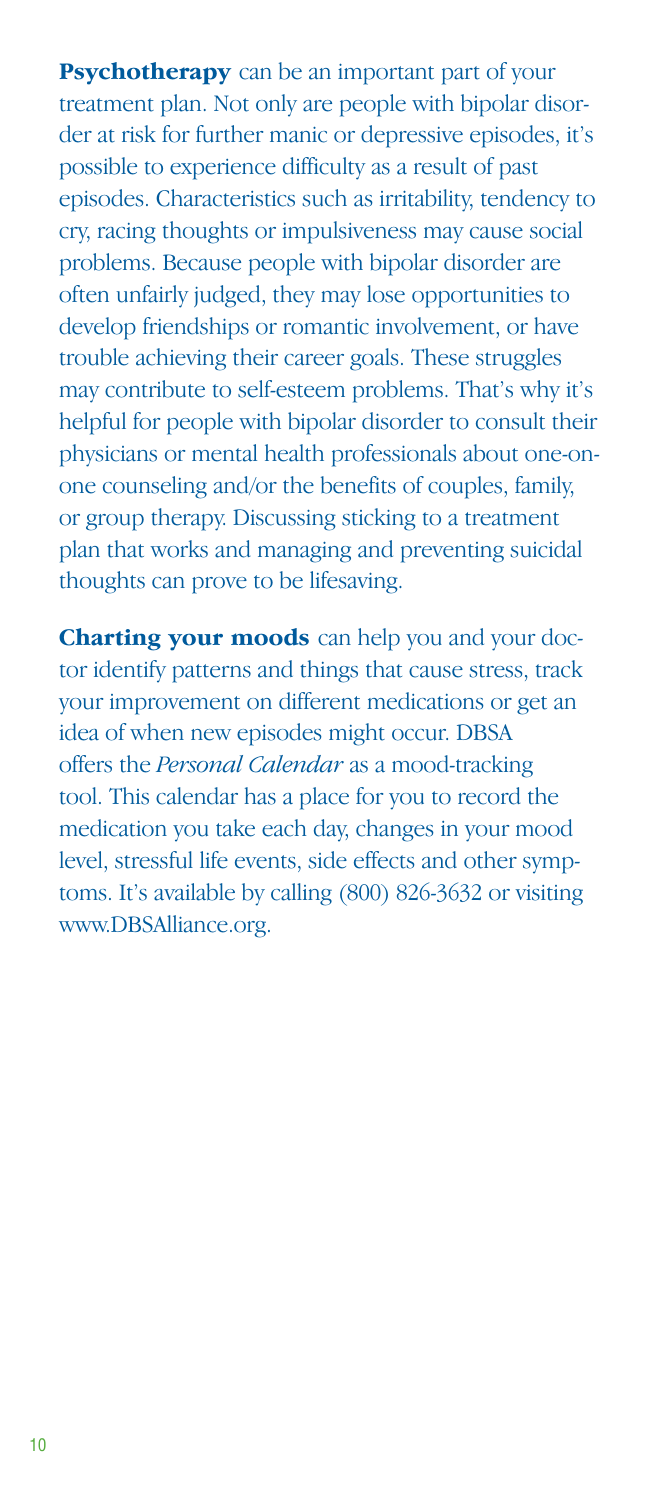#### **Helping yourself, helping others: The value of local DBSA support groups**



No one with bipolar disorder (rapid cycling or any other type) needs to feel alone

or ashamed. With a grassroots network of nearly 1,000 support groups, DBSA offers an opportunity for people to meet and share coping skills, support and inspiration with others who understand. Each group has a professional advisor and an appointed facilitator. Members are people with depression or bipolar disorder and their family members.

When combined with a treatment plan, DBSA support groups:

- Can help you stick with your treatment plan and may help you avoid hospitalization.
- Provide a place for mutual acceptance, understanding and self-discovery.
- Help you understand that a mood disorder does not define who you are.
- Give you the opportunity to benefit from the experiences of those who have "been there."

Take the next step toward wellness for yourself or someone you love. Call DBSA at (800) 826-3632 or (312) 642-0049 to find the DBSA chapter or support group nearest you, or visit www.DBSAlliance.org. If there is no group in your area, DBSA can help you start one.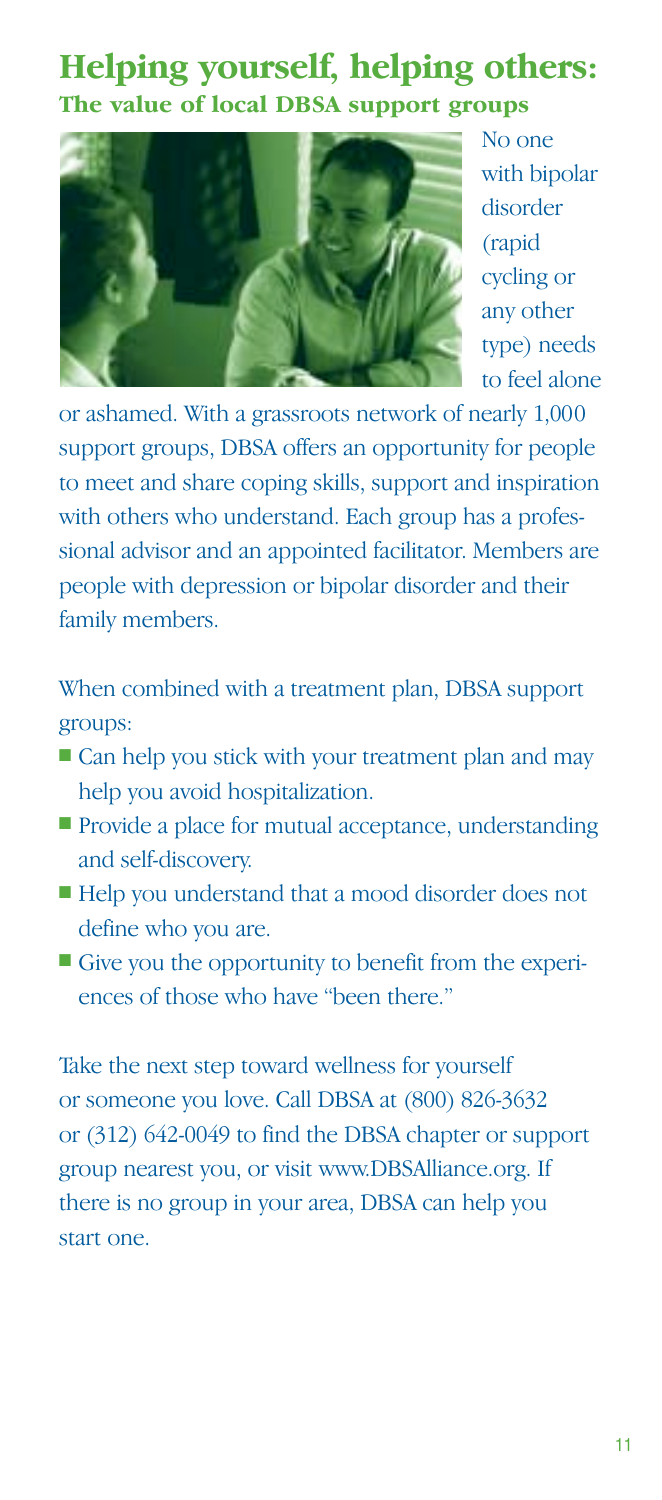### **Conclusion**

Research suggests that rapid cycling differs from other forms of bipolar disorder. Individuals with these patterns of mood changes may respond differently to standard and experimental treatments than other people with bipolar disorder. With its sudden and unpredictable mood changes, rapid cycling may be more difficult to manage than other types of bipolar disorder. This challenge makes it particularly important for people with this illness to work closely with their physicians and/or mental health professionals to get the best results possible, to stick with the treatment plan they are given, to find support and not to give up hope. As we learn more about the brain, many more treatments will become available. A great deal of progress has been made recently, and more discoveries are expected in the years ahead.

#### **For more information**

For additional information about medications for bipolar disorder, see the *Physicians' Desk Reference (PDR) Guide to Prescription Drugs.* You can also ask your pharmacist for package inserts of the medications you want to know more about.

Call DBSA at (800) 826-3632 to receive any of the brochures listed in this publication or a *Bookstore Catalog,* which lists all of the materials DBSA provides, along with books about bipolar disorder and depression available for purchase. Or visit www.DBSAlliance.org to buy books, download brochures, and find information about mood disorders, treatments, advocacy and more.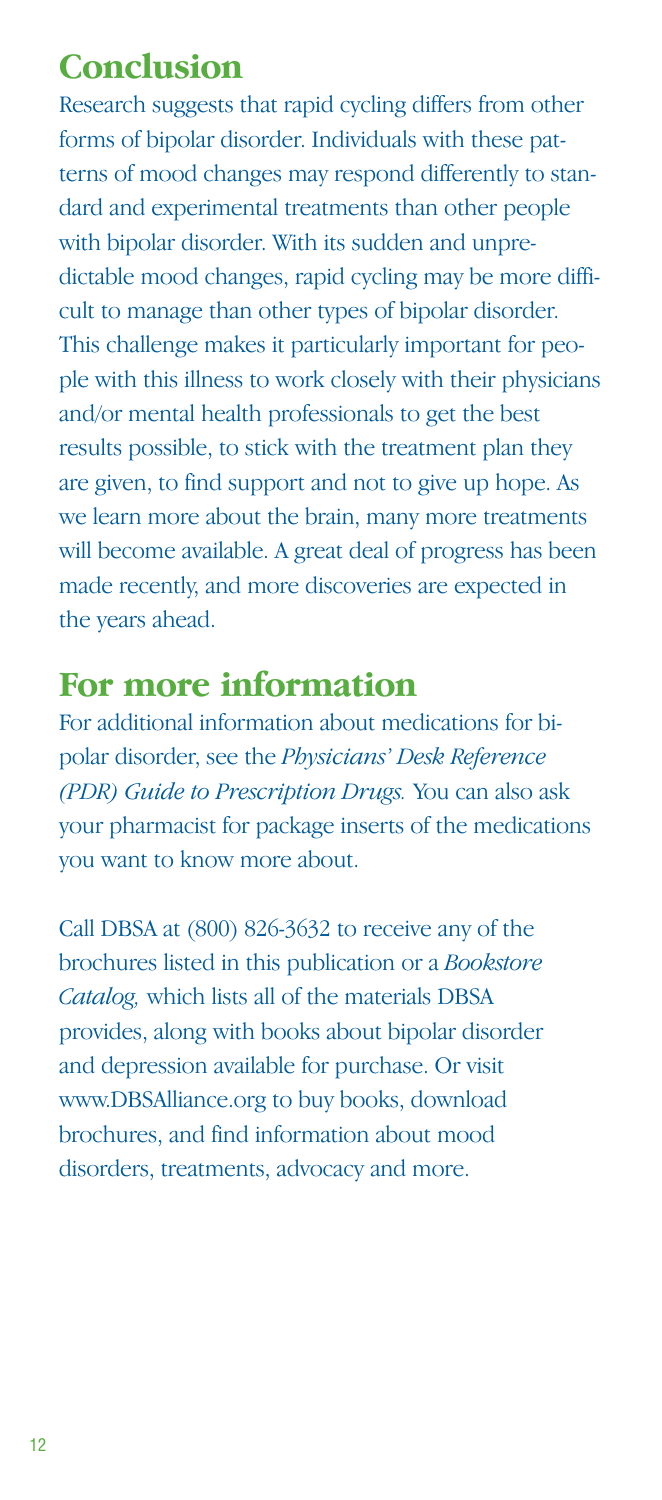#### **Resources**

#### **Other Organizations that Offer Help**

The following organizations also offer information and/or assistance with mood disorders and related topics. While you may find additional support from these organizations, DBSA assumes no responsibility for the content or accuracy of the material they provide.

**American Foundation for Suicide Prevention** (888) 333-2377 • www.afsp.org

**American Psychiatric Association (APA)** (888) 357-7924 • www.psych.org

**American Psychological Association** (800) 374-2721 • TDD: (202) 336-6123 • www.helping.apa.org

**The Center for Mental Health Services (CMHS)** (800) 789-2647 • TDD: (866) 889-2647 www.mentalhealth.org

**Child & Adolescent Bipolar Foundation** (847) 256-8525 • www.bpkids.org

**National Alliance for the Mentally Ill (NAMI)** (800) 950-6264 • www.nami.org

**National Foundation for Depressive Illness (NAFDI)** (800) 239-1265 • www.depression.org

**National Institute of Mental Health (NIMH)** (800) 421-4211 • (301) 443-4513 • www.nimh.nih.gov

**National Hopeline Network**  (800) 442-HOPE (800-442-4673) or (800) SUICIDE (800-784-2433)

**National Library of Medicine/National Institutes of Health/Medline** www.nlm.nih.gov/medlineplus/

**National Mental Health Association (NMHA)** (800) 969-6642 • www.nmha.org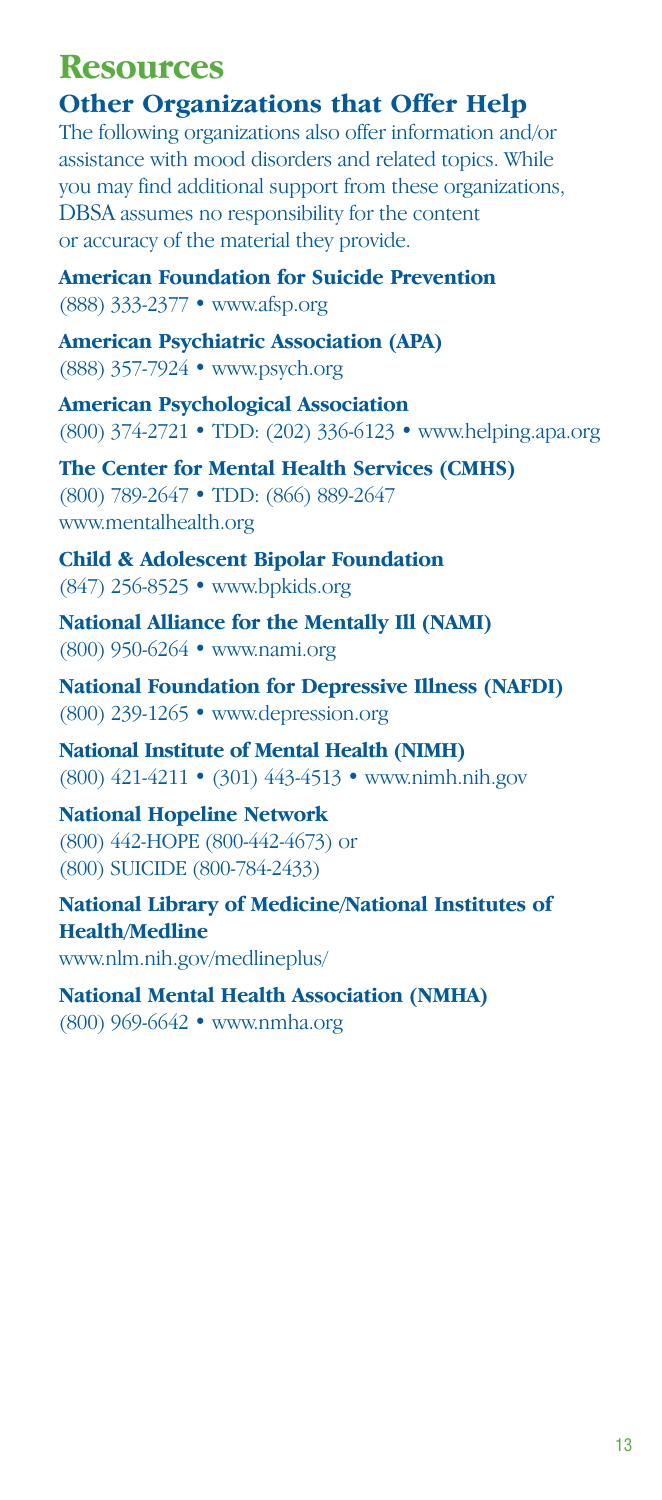#### **Please help us continue our education efforts**

We hope you found this brochure helpful. Your gift will help us continue to distribute this information and assist people with rapid cycling and other mood disorders. Call (800) 826-3632 or visit www.DBSAlliance.org for more information.

**Please fill out the form on the opposite page**  and send it to: DBSA 730 N. Franklin Street, Suite 501, Chicago, IL 60610-7224.

**Credit card payments** (Visa, MasterCard or Discover) may be faxed to (312) 642-7243.

**Secure online donations** may be made at www.DBSAlliance.org.

DBSA is a not-for-profit  $501(c)(3)$  Illinois corporation. All donations are tax deductible based on federal and state IRS regulations. Please consult your tax advisor for more details. All information is held in strict confidence and will never be shared with other organizations. *Thank you for your gift!*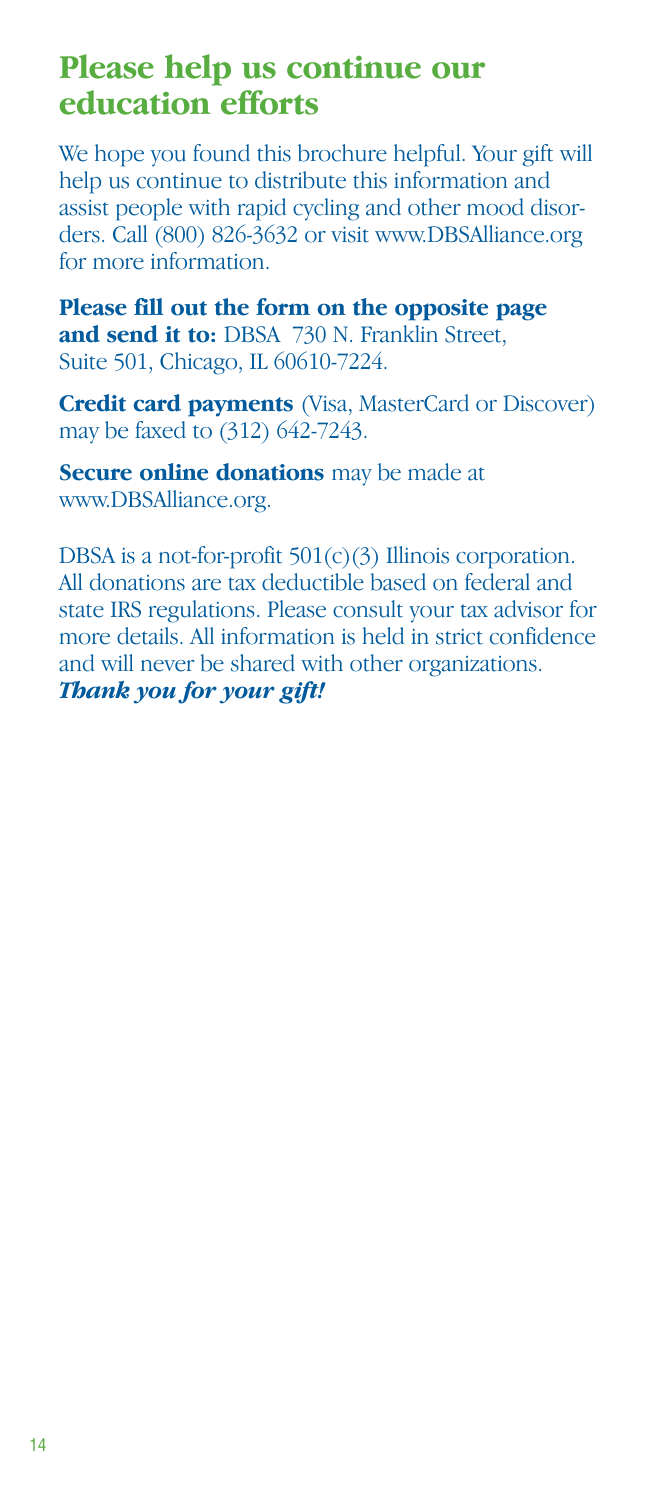#### **Become a DBSA Supporter**

### **Yes, I want to make a difference. Enclosed is my gift of:**  $\Box$ \$100  $\Box$ \$50  $\Box$ \$20  $\Box$  Other \$ NAME **ADDRESS** CITY STATE ZIP **COUNTRY** DAYTIME PHONE E-MAIL ❑ Check (payable to DBSA) ❑ Money order ❑ Visa ❑ MasterCard ❑ Discover ACCOUNT NUMBER EXPIRATION DATE **SIGNATURE** ❑ I wish my gift to remain anonymous. □ Please send me donation envelopes to share. ❑ I'd like details on including DBSA in my will.

❑ I have enclosed my company's matching gift form.

❑ I'd like to receive more information about mood disorders.

❑ Please send all correspondence in a confidential envelope.

#### **If you would like to make your gift a Memorial or Honorary tribute, please complete the following:**

❑ In Memory of/In Honor of (circle one)

PRINT NAME

❑ Please send an acknowledgment to:

| <b>RECIPIENT'S NAME</b> |              |     |  |
|-------------------------|--------------|-----|--|
| <b>ADDRESS</b>          |              |     |  |
| <b>CITY</b>             | <b>STATE</b> | ZIP |  |
| <b>COUNTRY</b>          |              |     |  |

[RACY02]